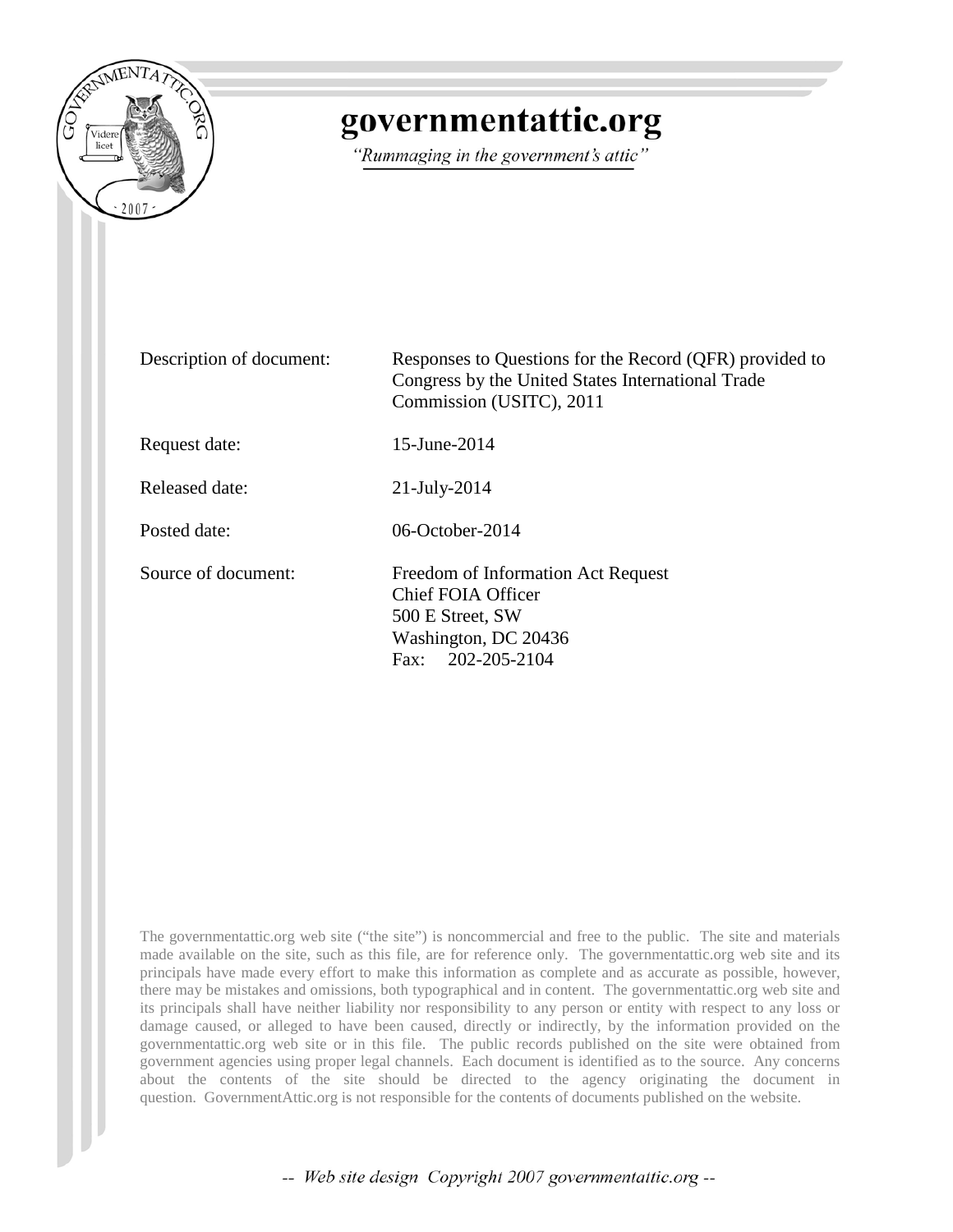Office of the Secretary



## UNITED STATES INTERNATIONAL TRADE COMMISSION

Washington, D.C. 20436

July 21, 2014

Re: USITC's Freedom of Information Act Request 14-28

This is in response to your request dated June 15, 2014, which we received June 20, 2014. In that document you requested, pursuant to the Freedom of Information Act (FOIA), a copy of each response to a Question for the Record (QFR) provided to Congress by the United States International Trade Commission since January 1, 2009.

We have found responsive information to your request. It is enclosed.

Please feel free to call me, or Jacqueline Gross, on 202-205-2000 with any questions.

Sincerely,

Lisa R. Barton Secretary to the Commission

Enclosure

1. Correspondence dated April, 11, 2011 to The Honorable Edward R. Royce, Chairman, Subcommittee on Terrorism, Nonproliferation, and Trade Committee on Foreign Affairs, United States House of Representatives from Karen Laney, Director, Office of Industries, United States International Trade Commission.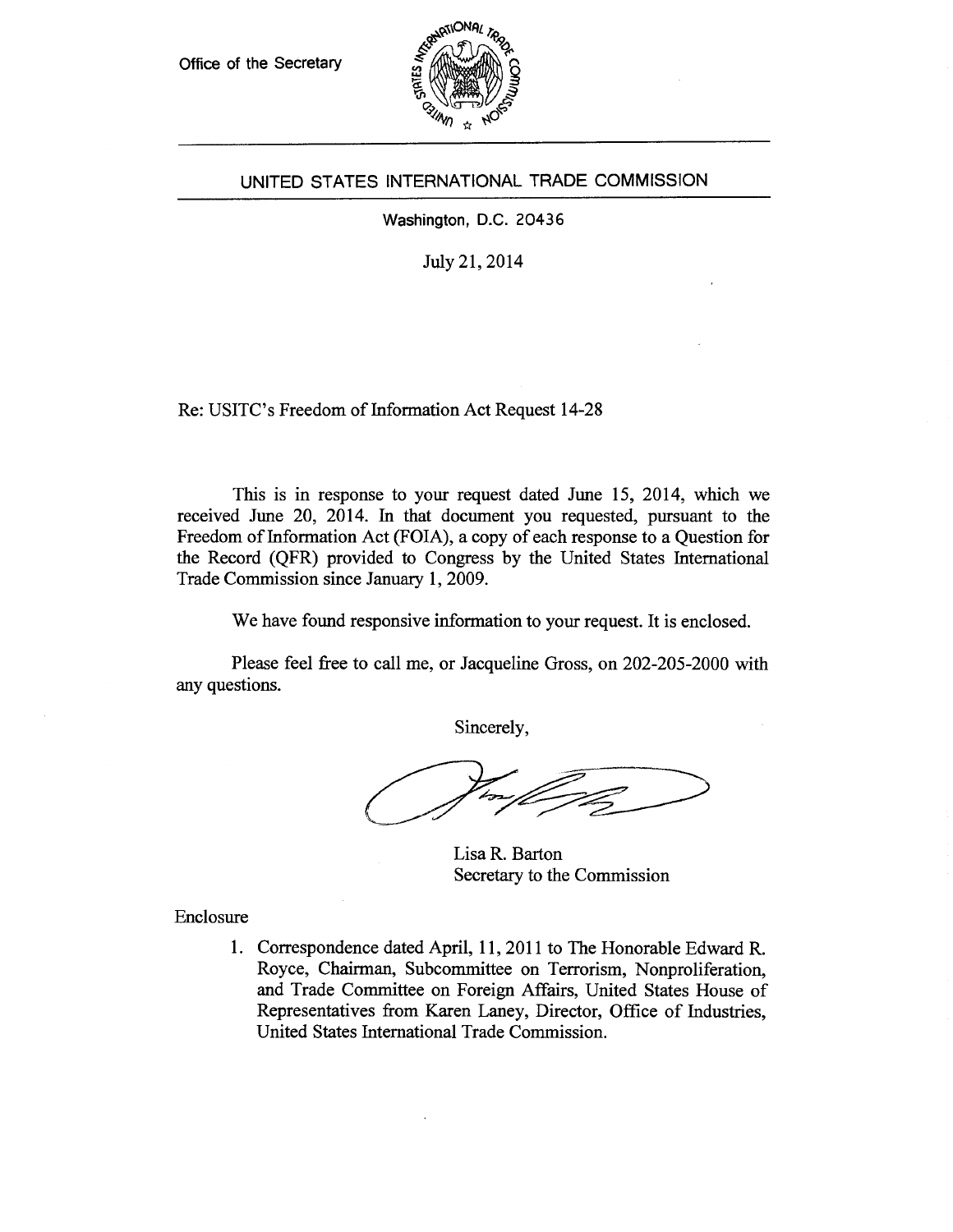

## **UNITED STATES INTERNATIONAL TRADE COMMISSION**

### WASHINGTON, DC 20436

#### April 11, 2011

The Honorable Edward R. Royce Chairman, Subcommittee on Terrorism, Nonproliferation, and Trade Committee on Foreign Affairs United States House of Representatives 253 Ford House Office Building Washington, DC 20515

Dear Mr. Chairman:

Thank you for the opportunity to testify on March 9, 2011 before the Subcommittee on Terrorism, Nonproliferation, and Trade of the House Committee on Foreign Affairs and for the specific follow-up questions provided to me on April 4, 2011. I greatly appreciate your understanding of the constraints imposed upon me with respect to policy actions. My response to your questions is below.

The United States International Trade Commission (USITC) is an independent Federal agency which provides infonnation and objective analysis on matters of tariffs and trade; the agency does not participate in the development of trade policy but provides informational and analytical support to those who do.

The USITC is directed by statute to produce reports on specific trade and tariff matters for the President and Congress. The agency also is authorized by statute to prepare reports on specific trade and tariff matters at the request of its statutory customers: the President, who has delegated his authority to request studies to the Office of the United States Trade Representative (USTR), the Senate Finance Committee, and the House Ways and Means Committee. These customers utilize. USITC-generated information and analysis to facilitate their efforts to develop sound and informed U .S trade policy.

In its quasi-judicial capacity, the USITC also adjudicates cases involving imports that allegedly infringe U.S. intellectual property rights, investigates the effects of dumped and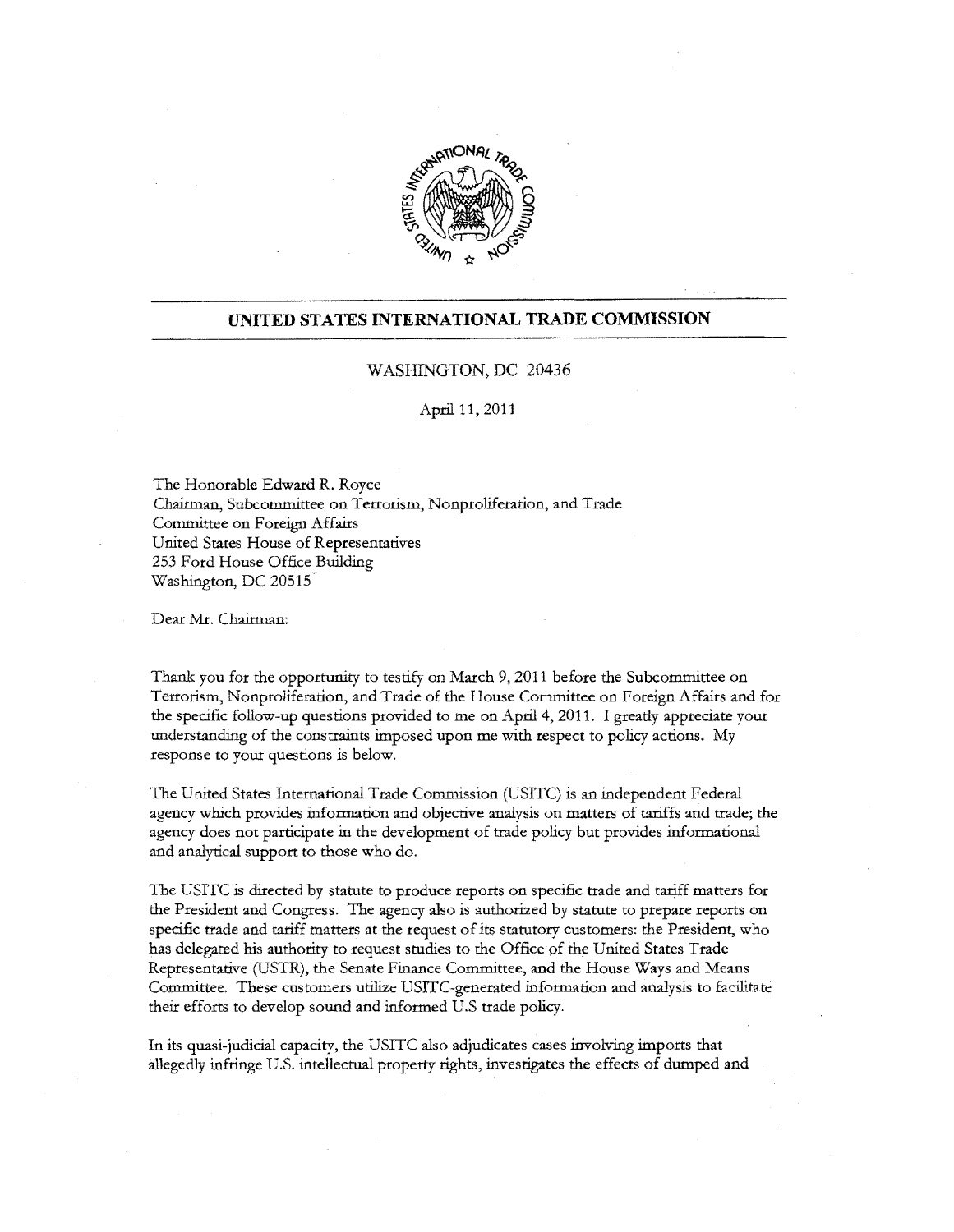**April** 12, 2011 **Page** 2

subsidized imports on domestic industries, and conducts the injury phase of safeguard investigations. Through such proceedings, the agency facilitates a rules-based international trading system.

USITC staff has reviewed its issued public reports and the data bases to which it has access, to provide responses to the Subcommittee's questions. Based on this review, the following responses to the Members' questions are provided.

• What is the extent of current Chinese contracting at the federal, state and local level in the United States?

Historically, the USITC has not been asked to look at government procurement from this particular perspective and therefore does not have specific information regarding this topic. However, the agency's report, *The Year in Trade 2009,* describes government procurement and trade more broadly. (See

http://www.usitc.gov/publications/332/pub4174.pdf.) In addition, in past years the agency has issued reports that have examined or reviewed various aspects of government procurement policies in China. (See, for example, the Commission's 2007 report, *China*: *Description* ef *Selected Government Practices and Policies Affecting Decision-Making in the Economy,*  http://www.usitc.gov/publications /332/pub3978.pdf.)

Information about federal government spending is published on the Office of Management and Budget Website, http://www.usaspending.gov/. Details on particular contracts awarded to foreign recipients (not limited to China) may be obtained from this site.

With regard to state and local information, we are not aware of any one source that provides this information; a query to state and local procurement offices might yield relevant information. We have made inquiries for such information to various organizations, but to date have not been able to determine to what extent such information is publicly available or whether it is in a form that could be compiled in a consistent manner.

• Were the U.S. to prohibit federal, state and local governments from procuring goods or services from Chinese companies until such a time as China joins the World Trade Organization's Government Procurement Agreement, would the U.S. be in violation of *WTO* rules?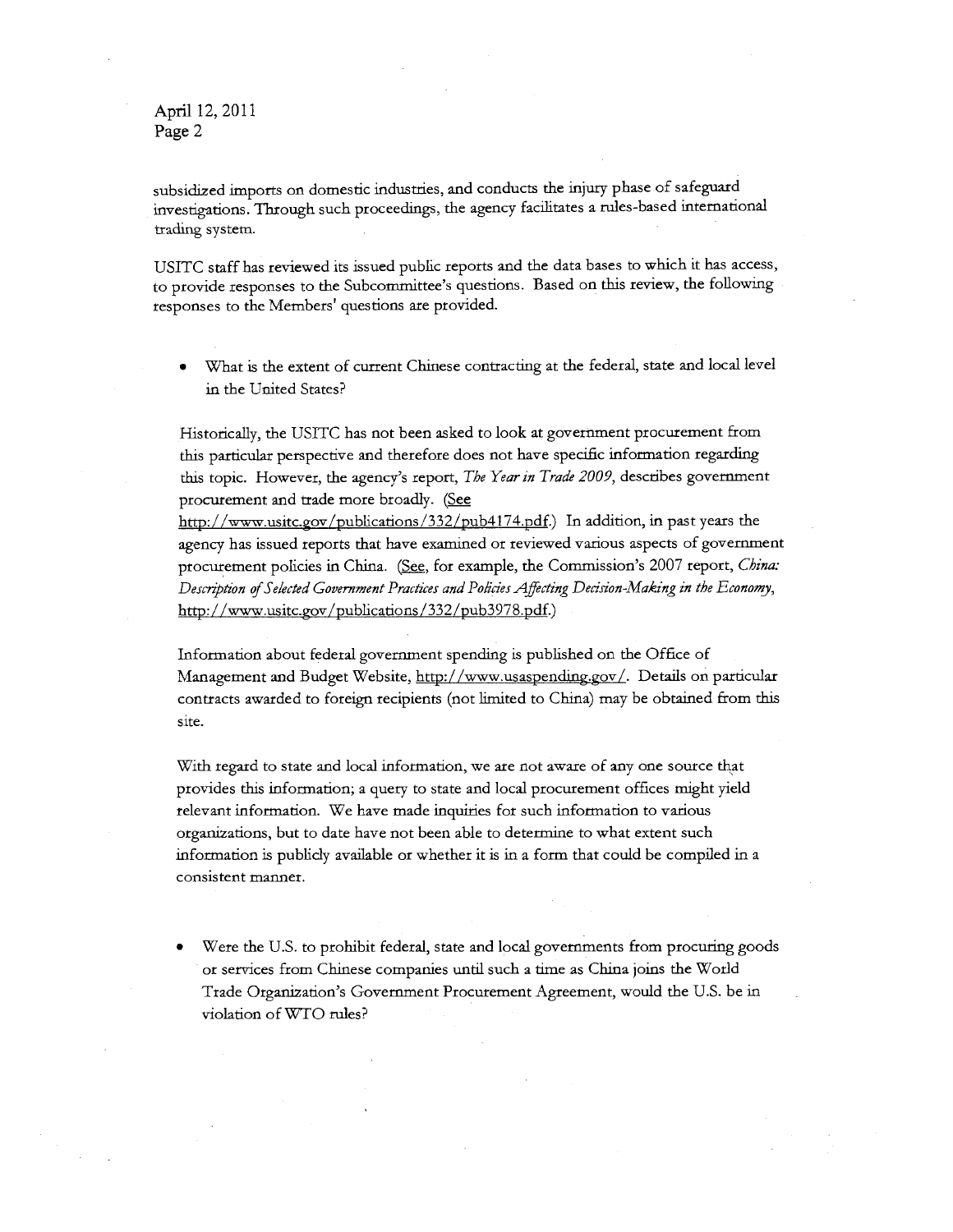China is not a signatory to the WTO Procurement Agreement. Consequently, we understand that it has neither rights nor obligations under the terms of that Agreement. The Office of the U.S. Trade Representative is best positioned to answer the question of whether the legislation described would be WTO consistent. The USITC is not authorized to take positions on behalf of the United States Government on the consistency of proposed U.S. laws with the U.S. Government's WTO commitments.

What are some of the steps the U.S. government is taking to encourage China to adopt and implement a consistent commercial legal code?

A number of U.S. government agencies maintain active programs dedicated to improving China's legal code and its enforcement. A recent report by the U.S. Government Accountability Office (GAO) identified the various U.S. government agencies, such as the Departments of Commerce, State, and Justice, involved in efforts to protect and enforce intellectual property rights overseas. *(Overseas U.S. Government*  Personnel Involved in Efforts to Protect and Enforce Intellectual Property Rights. GAO-09-402R. Washington, DC: GAO, 2009. http://www.gao.gov/new.items/d09402r.pdf.)

The State Department and the U.S. Agency for International Development (AID) also regularly fund legal capacity building projects in China. For example, Temple University's rule of law program, launched in 1999, has educated hundreds of Chinese legal professionals in the executive, legislative, and judicial branches of government. (See, for example, Congressional Research Service. *U.S.-FundedAssistance Programs in China.* RS 22663. Washington, DC: CRS: 2008; and U.S. AID Trade Capacity Building Database. http://tcb.eads.usaidallnet.gov/data (accessed April 11, 2011)).

• Does the ITC have an estimate of the economic impact were the U.S. to eliminate China's most favored nation status and China responded in kind?

If the United States eliminated China's MFN status and China responded in kind, we would expect tariffs to change. Tariffs on China's imports from the United States would increase because China's non-MFN duties are substantially higher than MFN duties, as reported by the WTO. (http://tariffdata.wto.org/Reporters.AndProducts.aspx.) Similarly, tariffs on U.S. imports from China would increase because China would be subject to the col. 2 duties in the U.S. tariff schedule, which are substantially higher than the col. 1 (MFN) duties. U.S. imports from China have been subject to the MFN (col. 1) duty rates since 1980, well before China joined the WTO in 2001. A comprehensive and detailed analysis would be required to quantify the effects of such changes under current economic conditions. Although USITC staff explored the effect of MFN removal on China in 1997, the Commission has not addressed this issue in any of its statutory studies to date.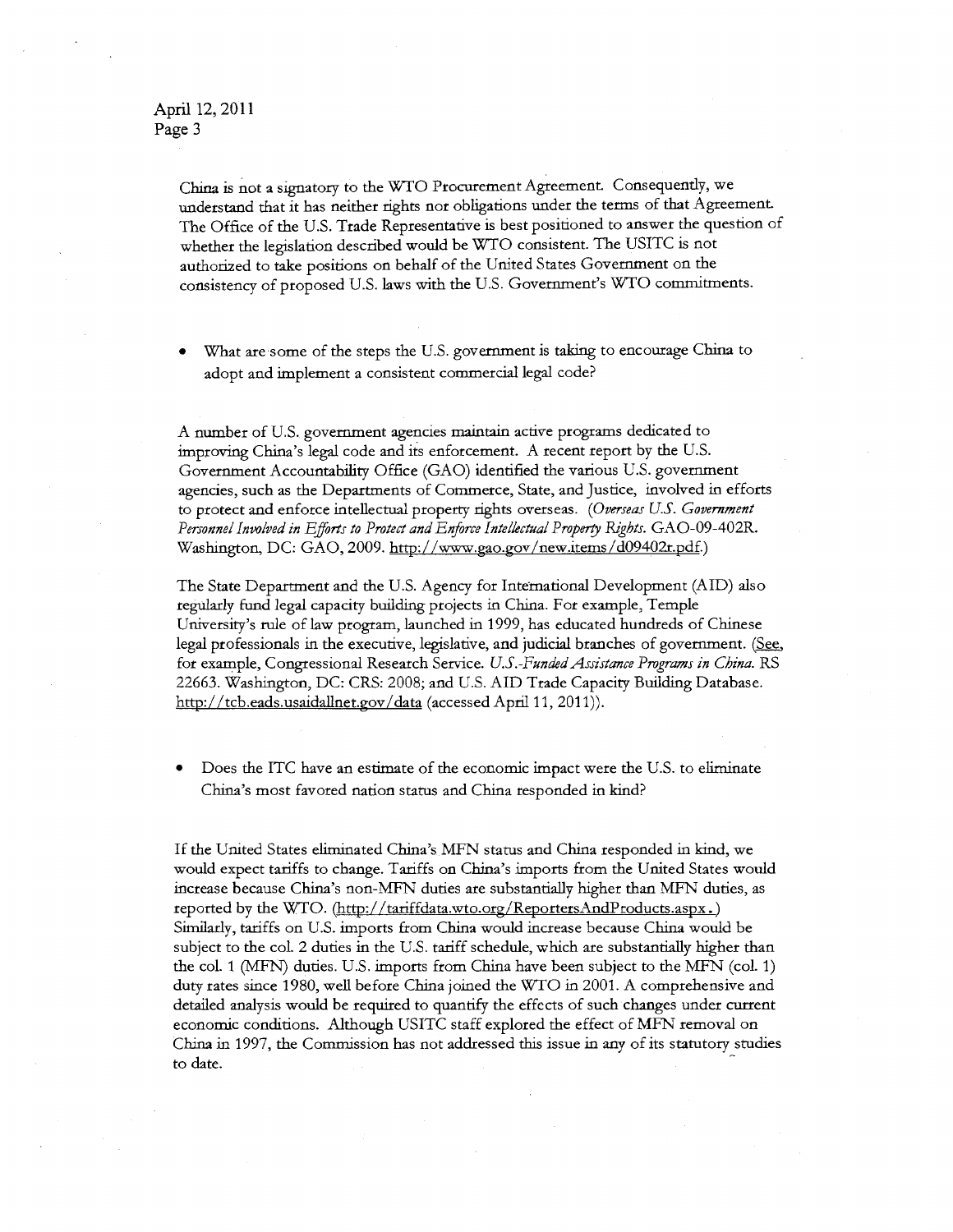April 12, 2011 Page 4

> To ascertain the possible \VfO ramifications of such actions, the Committee may wish to contact the Office of the U.S. Trade Representative and the U.S. Department of State.

Which U.S. government agencies would a U.S. business report to if it felt it was a victim of foreign intellectual property theft; specifically, a patent violation?

There are several U.S. government agencies to which a U.S. business that is confronted by intellectual property violations might turn. Each of these agencies have areas in which they play a primary or leading role, although there may also be areas in which the authority of these agencies overlaps. Consequently, the most relevant agency will depend on the nature of the *issue* that the U.S. business is seeking to resolve. For instance, if a U.S. business is confronting a market access issue, it might look to the U.S. Trade Representative for guidance and a possible remedy. On the other hand, the USITC administers section 337 of the Tariff Act of 1930, which provides a possible remedy for owners of U.S. intellectual property who are confronting infringing goods imported into the United States. Other agencies or Departments, such as the U.S. Department of Commerce, may be available to provide other types of guidance and monitor unfair foreign trade practices.

The USITC plays an important role in protecting U.S. intellectual property rights, including patents. Under section 337, the USITC conducts investigations into certain unfair practices in import trade in response to complaints filed by owners of U.S. patents or other U.S. intellectual property. Most complaints filed under this provision involve allegations of patent infringement or trademark infringement involving imports. When a complaint is filed and an investigation instituted in response, the Commission will assign the case to an administrative law judge to conduct a investigation and a hearing under the Administrative Procedures Act. These investigations generally are concluded within 16-20 months and normally will include extensive discovery, briefing, and hearing testimony before the administrative law judge issues an initial determination in the matter. The initial determination constitutes the AL J's recommended decision in the case and that recommended decision can be adopted without change, modified, or reversed by the Commission.

If the Commission determines that there is a violation of section 337, it generally issues remedial orders that direct Customs to exclude the infringing products from entry into the United States and/ or orders directing entities to cease and desist from further violations of the subject intellectual property right. These cease and desist orders generally, for example, preclude the sale of any inventories of infringing goods that are located in the United States.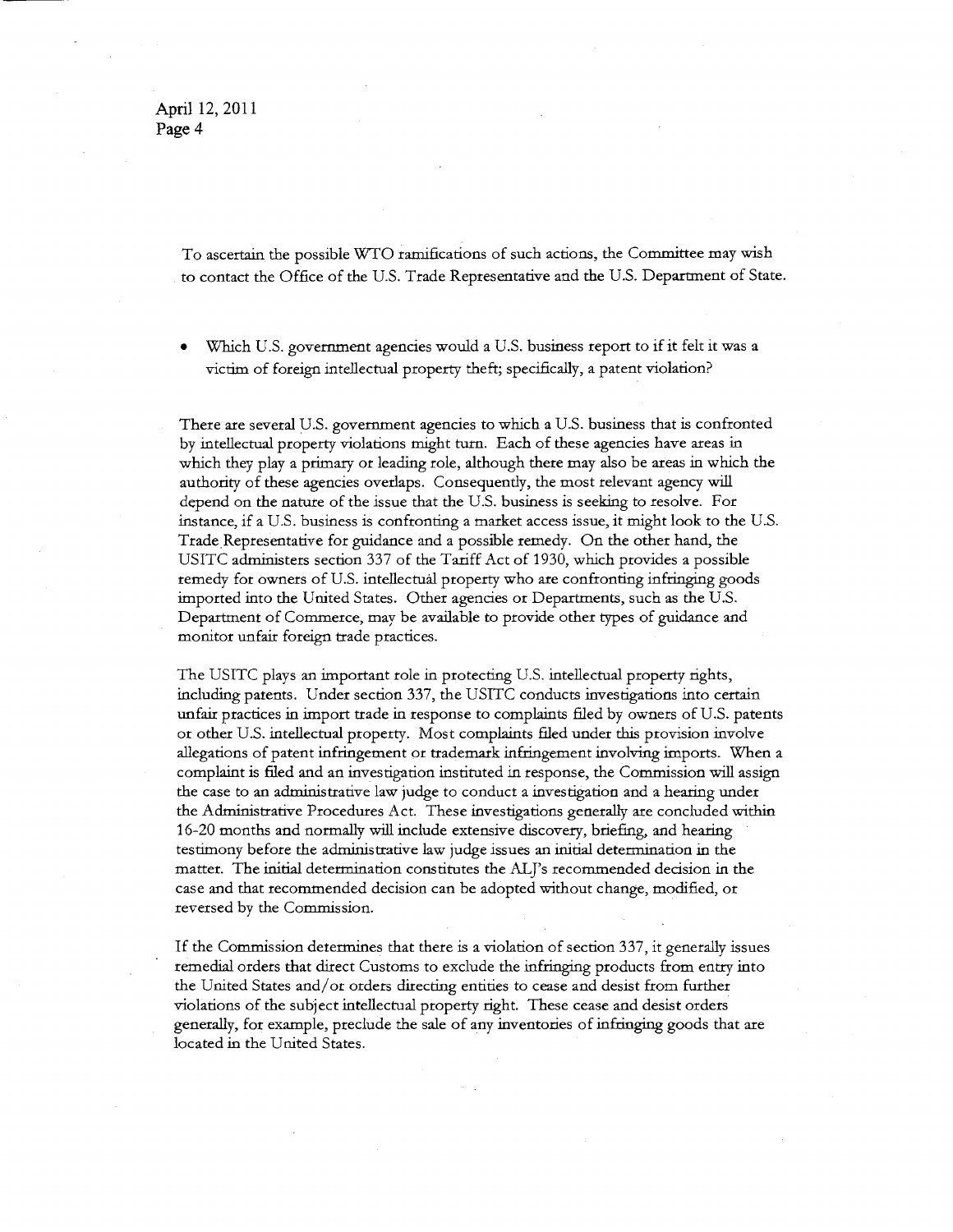April 12, 2011 Page 5

> The number of investigations conducted by the USITC has increased three-fold in the last six years and many of these recent investigations have involved products from China. (In FY 2010, there were 30 new Section 337 investigations (accounting for 59% of all new investigations commenced that fiscal year) in which Chinese entities were named as respondents or Chinese imports were otherwise accused of infringing U.S. intellectual property rights.)

> The WTO dispute settlement process provides an avenue for addressing some of these issues as well, although the avenue is not directly available to private businesses. However, a U.S. business could urge the Office of the U.S. Trade Representative to initiate a dispute before the WfO. CSTR has brought a total of 11 disputes involving Chinese measures to the WfO for resolution. Several of these disputes involve alleged restrictions of various types on access to the Chinese market and or differential treatment of foreign producers or their products in China. We understand that in response to some of these WTO actions, China has taken steps to reform several of its measures. The 11 disputes are:

DS309 Value-Added Tax on Integrated Circuits (18 March 2004)

DS340 Measures Affecting Imports of Automobile Parts (30 March 2006)

DS358 Certain Measures Granting'Refunds, Reductions or Exemptions from Taxes and Other Payments (2 February 2007)

DS362 Measures Affecting the Protection and Enforcement of Intellectual Property Rights (10 April 2007)

DS363 Measures Affecting Trading Rights and Distribution Services for Certain Publications and Audiovisual Entertainment Products (10 April 2007)

DS373 Measures Affecting Financial Information Services and Foreign Financial Information Suppliers (3 March 2008)

DS387 China - Grants, Loans and Other Incentives (19 December 2008)

DS394 Measures Related to the Exportation of Various Raw Materials (23 June 2009)

DS413 Certain Measures Affecting Electronic Payment Services (15 September 2010)

DS414 Countervailing and Anti-Dumping Duties on Grain Oriented Flat-rolled Electrical Steel from the United States (15 September 2010)

DS419 Measures concerning wind power equipment (22 December 2010)

The U.S. Intellectual Property Enforcement Coordinator, located in the Office of Management and Budget (OMB), is examining intellectual property impairment and has either taken action or recommended steps to address patent infringement and theft of intellectual property rights. Its Annual Report on Intellectual Property Enforcement was released on February 7, 2011. U.S. Customs and Border Protection also recently reported a 34 percent increase in intellectual property seizures in fiscal year 2010 compared to the previous year.